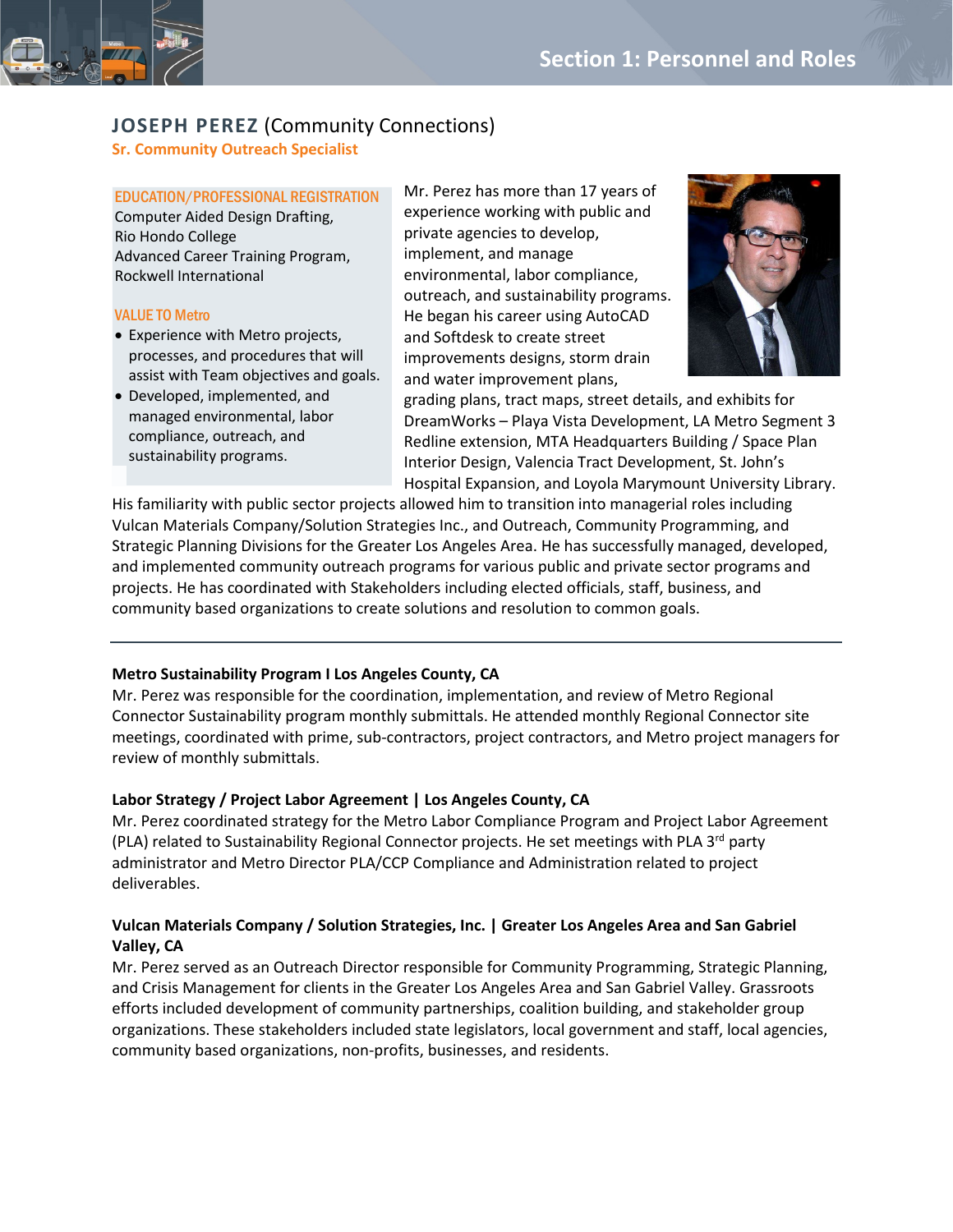

#### **Psomas**

Mr. Perez was the Senior CADD Designer responsible for managing the design of civil engineering drawings and documents for numerous projects. He assisted with the creation of storm drain/water improvement plans, grading plans, tract maps, street details and exhibits and coordinated with Project Managers to complete job tasks within their respective project schedules for the following projects: DreamWorks-Playa Vista Development; Valencia Tract Development; St. John's Hospital Expansion; and Loyola Marymount University Library project.

### **Central Basin Municipal Water District**

Customer Development and Stakeholder/community outreach for Southeast Water Reliability project (SERP) new pipeline for recycled water. The proposed project is the design of a 12 mile pipeline from Pico Rivera to Vernon to carry recycled water for commercial, industrial, and irrigation use and augment the District's existing recycled water distribution system and greatly enhance the District's goal of conserving the regions potable water supply.

### **TECS Environmental | Pasadena, CA**

As Project Manager, Mr. Perez provided professional services including assistance to cities in implementing guidelines, procedures, and policy relating to NPDES municipal stormwater program management. His responsibilities consisted of industrial and commercial inspections, public outreach, enforcement, best management practices (BMP's), GIS, database management, audits and coordination with state and local water resource control boards.

### **Alhambra Unified School District | Alhambra, CA**

Mr. Perez served as Senior Project Manager for the Labor Compliance Program. Professional services included providing  $3<sup>rd</sup>$  party labor compliance monitoring to initiate and enforced labor compliance program on behalf of the Alhambra Unified School District that uses Prop 47 funds on their construction projects. The scope of work included the following: set and conduct interviews with workers at construction sites to ensure that the correct prevailing wage amounts are being paid to each worker according to their appropriate level of trade; attend construction site weekly meetings; meet with school district officials to update LCP status; correspond with project management team, contractor and sub-contractor; and review and approve certified payroll.

### **Lobbyist/Consultant, City of Alhambra | Alhambra, CA**

Mr. Perez served as Lobbyist/Consultant providing professional services including assisting the city with strategic planning, outreach, preparation and implementation for a new library, and urban parks grant applications for state-funded projects. The scope of work also included advocating to state legislators, capital and district staff, state boards and agencies and local organizations.

#### **Pacifica Services Inc. | Pasadena, CA**

Mr. Perez served as the Business Development Consultant to task management team for the Integrated Program for Watershed Plan (IPWP) and was responsible for the development of technical memorandum submitted to City of Los Angeles on stormwater and wastewater issues. His responsibilities also included collaboration with stakeholders such as the Bureau of Reclamation, County